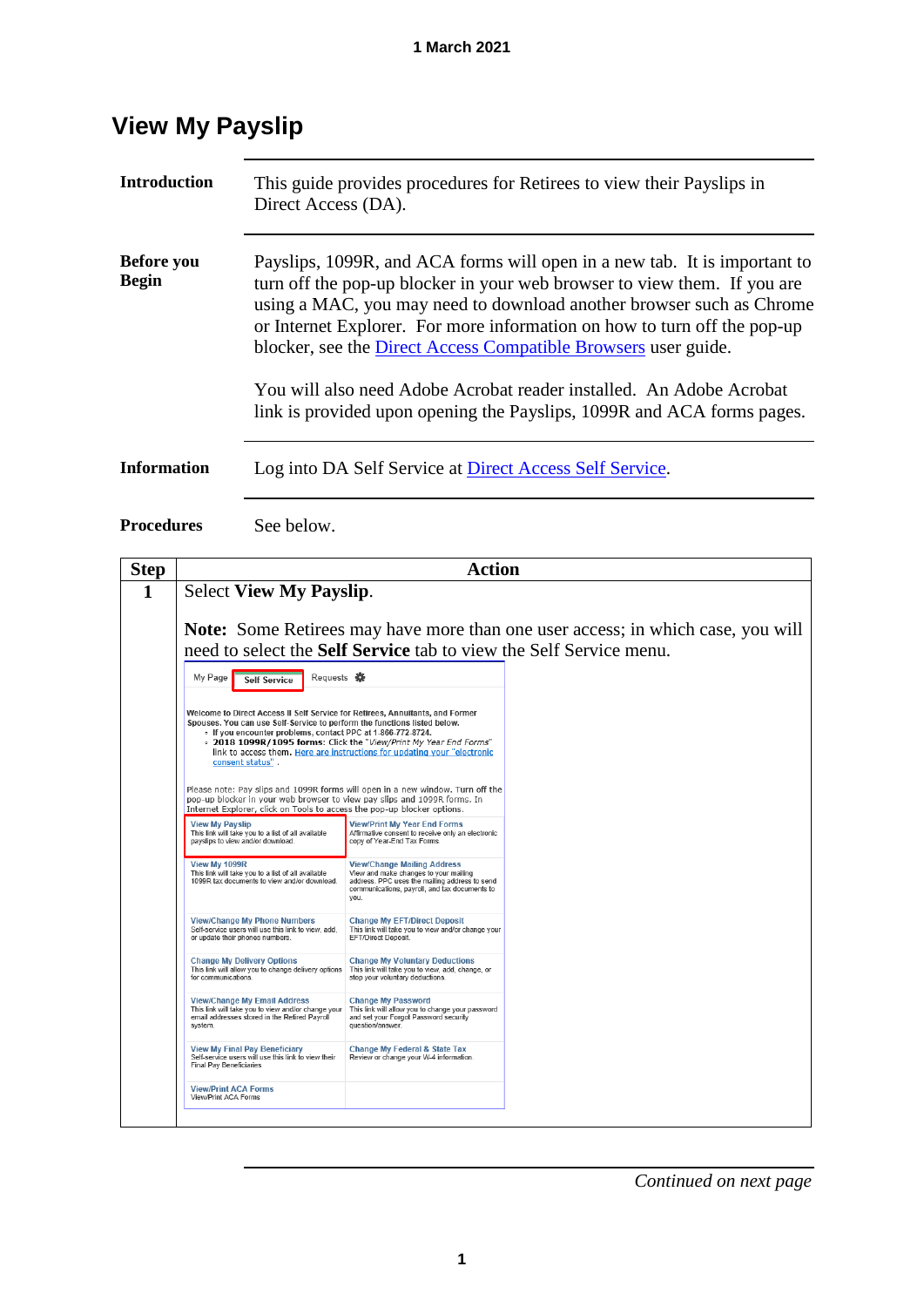#### **Procedures**,

continued

|                                                                                                      |                | <b>Action</b>     |                                                                                                                                                                     |
|------------------------------------------------------------------------------------------------------|----------------|-------------------|---------------------------------------------------------------------------------------------------------------------------------------------------------------------|
| most recent at the top of the list.                                                                  |                |                   | A list of the Payslips from the most recent 13 pay periods will display with the                                                                                    |
| <b>Note:</b> Although Direct Access (DA) appears to indicate more than 13 are<br>Payslip not listed. |                |                   | available, only the latest 13 Payslips are accessible. If a Payslip older than the<br>latest 13 months is required, please contact PPC Customer Care to request any |
| <b>View My Payslip</b>                                                                               |                |                   |                                                                                                                                                                     |
| Wade Wilson                                                                                          |                |                   | Get<br><b>ADOBE' READER'</b>                                                                                                                                        |
|                                                                                                      |                |                   | Personalize   2                                                                                                                                                     |
| Payslip by Payment Date.                                                                             | Pay Type       | Period Begin Date | <b>Period End Date</b>                                                                                                                                              |
| 05/01/2019                                                                                           | RETIREE        | 04/01/2019        | 04/30/2019                                                                                                                                                          |
| 04/01/2019                                                                                           | <b>RETIREE</b> | 03/01/2019        | 03/31/2019                                                                                                                                                          |
| 03/01/2019                                                                                           | RETIREE        | 02/01/2019        | 02/28/2019                                                                                                                                                          |
| 02/01/2019                                                                                           | <b>RETIREE</b> | 01/01/2019        | 01/31/2019                                                                                                                                                          |
| 12/31/2018                                                                                           | RETIREE        | 12/01/2018        | 12/31/2018                                                                                                                                                          |
| 11/30/2018                                                                                           | <b>RETIREE</b> | 11/01/2018        | 11/30/2018                                                                                                                                                          |
| 11/01/2018                                                                                           | <b>RETIREE</b> | 10/01/2018        | 10/31/2018                                                                                                                                                          |
| 10/01/2018                                                                                           | <b>RETIREE</b> | 09/01/2018        | 09/30/2018                                                                                                                                                          |
| 08/31/2018                                                                                           | RETIREE        | 08/01/2018        | 08/31/2018                                                                                                                                                          |
| 08/01/2018                                                                                           | <b>RETIREE</b> | 07/01/2018        | 07/31/2018                                                                                                                                                          |
| 06/29/2018                                                                                           | RETIREE        | 06/01/2018        | 06/30/2018                                                                                                                                                          |
| 06/01/2018                                                                                           | <b>RETIREE</b> | 05/01/2018        | 05/31/2018                                                                                                                                                          |
| 05/01/2018                                                                                           | RETIREE        | 04/01/2018        | 04/30/2018                                                                                                                                                          |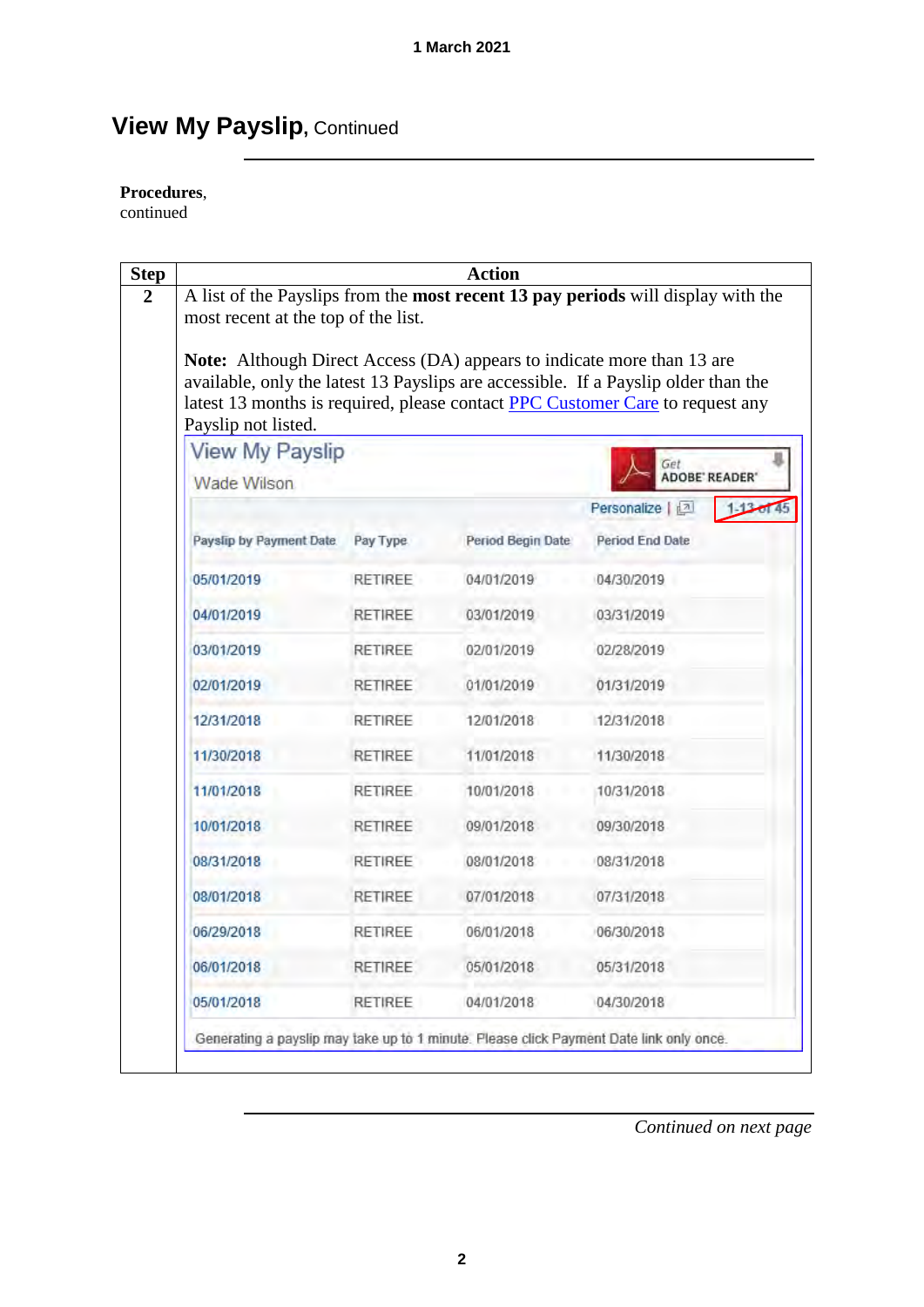#### **Procedures**,

continued

| Click on the date of the Payslip you wish to view.                |                | <b>Action</b>     |                                                                                                                                                                      |
|-------------------------------------------------------------------|----------------|-------------------|----------------------------------------------------------------------------------------------------------------------------------------------------------------------|
| <b>READER</b> link and follow the instructions provided by Adobe. |                |                   | <b>Note:</b> You will need Adobe Reader to view the Payslip. If you do not currently<br>have Adobe Reader, you will need to download it by clicking on the Get ADOBE |
| <b>View My Payslip</b><br>Wade Wilson                             |                |                   | <b>Remember:</b> You will need to turn off the pop-up blocker in your web browser.<br>Get<br>ADOBE' READER'                                                          |
|                                                                   |                |                   | Personalize   2<br>1-13 of 45                                                                                                                                        |
| Payslip by Payment Date.                                          | Pay Type       | Period Begin Date | <b>Period End Date</b>                                                                                                                                               |
| 05/01/2019                                                        | RETIREE        | 04/01/2019        | 04/30/2019                                                                                                                                                           |
| 04/01/2019                                                        | <b>RETIREE</b> | 03/01/2019        | 03/31/2019                                                                                                                                                           |
| 03/01/2019                                                        | <b>RETIREE</b> | 02/01/2019        | 02/28/2019                                                                                                                                                           |
| 02/01/2019                                                        | <b>RETIREE</b> | 01/01/2019        | 01/31/2019                                                                                                                                                           |
| 12/31/2018                                                        | RETIREE        | 12/01/2018        | 12/31/2018                                                                                                                                                           |
| 11/30/2018                                                        | <b>RETIREE</b> | 11/01/2018        | 11/30/2018                                                                                                                                                           |
| 11/01/2018                                                        | <b>RETIREE</b> | 10/01/2018        | 10/31/2018                                                                                                                                                           |
| 10/01/2018                                                        | <b>RETIREE</b> | 09/01/2018        | 09/30/2018                                                                                                                                                           |
| 08/31/2018                                                        | RETIREE        | 08/01/2018        | 08/31/2018                                                                                                                                                           |
| 08/01/2018                                                        | <b>RETIREE</b> | 07/01/2018        | 07/31/2018                                                                                                                                                           |
| 06/29/2018                                                        | RETIREE        | 06/01/2018        | 06/30/2018                                                                                                                                                           |
| 06/01/2018                                                        | <b>RETIREE</b> | 05/01/2018        | 05/31/2018                                                                                                                                                           |
| 05/01/2018                                                        | RETIREE        | 04/01/2018        | 04/30/2018                                                                                                                                                           |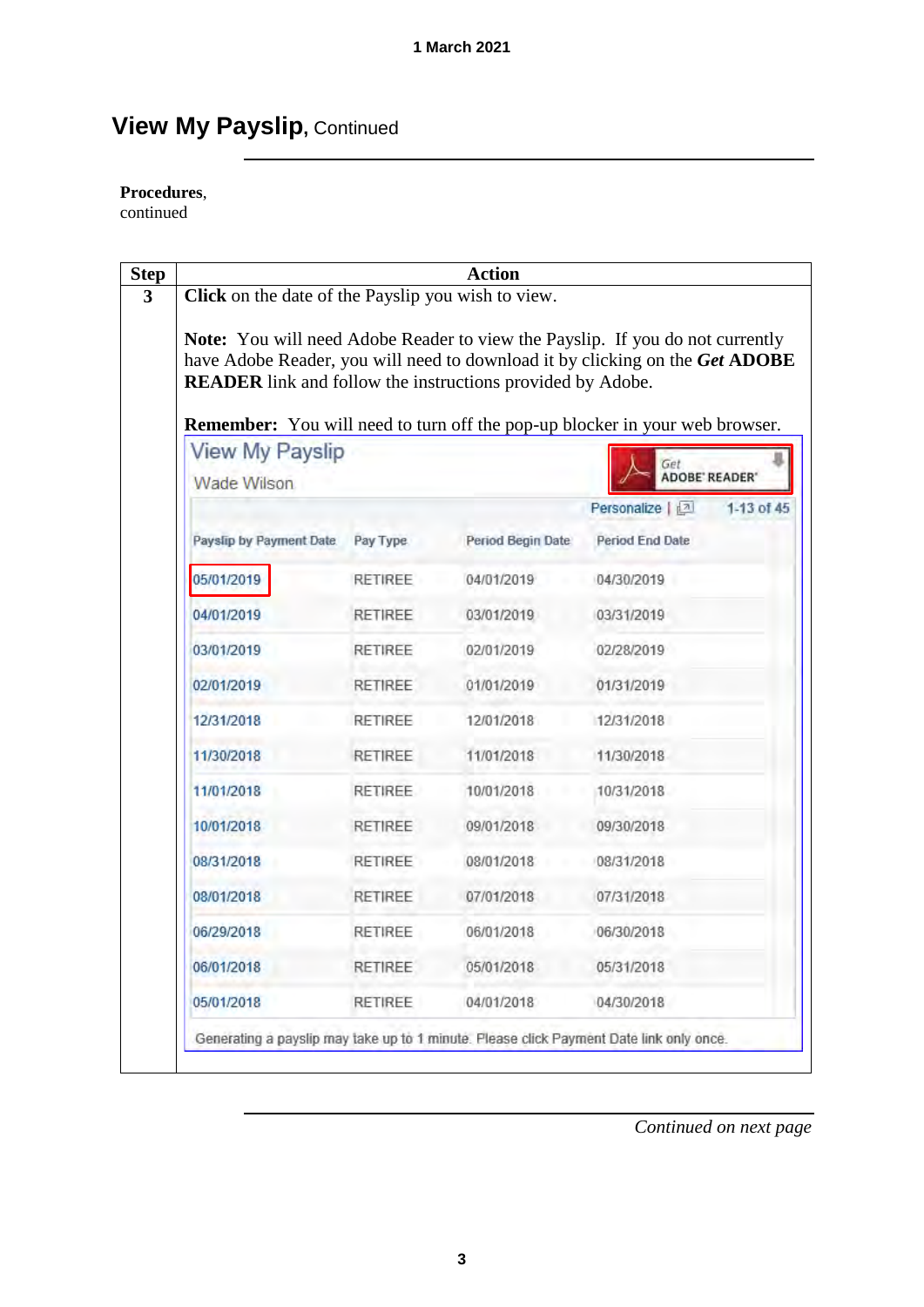#### **Procedures**,

continued

|                              |                                                                                 |                                              |                           |                                                                          |                                                                                 | <b>Action</b>               |                                                                                               |                                                                                                                                                |                                                    |                                                    |
|------------------------------|---------------------------------------------------------------------------------|----------------------------------------------|---------------------------|--------------------------------------------------------------------------|---------------------------------------------------------------------------------|-----------------------------|-----------------------------------------------------------------------------------------------|------------------------------------------------------------------------------------------------------------------------------------------------|----------------------------------------------------|----------------------------------------------------|
|                              |                                                                                 | The selected Payslip will open in a new tab. |                           |                                                                          |                                                                                 |                             |                                                                                               |                                                                                                                                                |                                                    |                                                    |
| <b>WADE WILSON</b>           | <b>4321 DARK SIDE CIRCLE</b><br>GOTHAM CITY, NY 12121                           |                                              |                           |                                                                          |                                                                                 |                             |                                                                                               |                                                                                                                                                |                                                    |                                                    |
|                              | <b>U.S. COAST GUARD</b><br>CG-5209-RET (REV 12-07)                              | DEPARTMENT OF HOMELAND SECURITY              |                           |                                                                          |                                                                                 |                             | <b>USCG/PHS/NOAA</b><br>RETIREE/ANNUITANT                                                     | STATEMENT OF MONTHLY INCOME                                                                                                                    |                                                    |                                                    |
| Period Covered               | 1-30 APR 2019                                                                   |                                              | E9                        | Pay Grade                                                                |                                                                                 | Employee ID<br>9100000      |                                                                                               | Pay Delivery<br><b>EFT</b>                                                                                                                     |                                                    |                                                    |
|                              |                                                                                 | <b>BIRTHDATES FOR SBP PURPOSES</b>           |                           |                                                                          |                                                                                 |                             | <b>SBP INFORMATION</b>                                                                        |                                                                                                                                                |                                                    |                                                    |
| Member                       | 1959-NOV-06                                                                     | Beneficiary/Spouse<br>1961-AUG-05            |                           |                                                                          | Youngest Child<br>1998-SEP-11                                                   | Coverage Type<br>1-Spouse/C |                                                                                               | <b>Base Amount</b><br>5.227.81                                                                                                                 |                                                    | Annuity<br>2.875.00                                |
| <b>CRDP</b><br><b>DENTAL</b> | <b>ENTITLEMENTS</b><br>RETIRED PAY<br><b>ALLOTMENTS</b><br><b>TRICARE PRIME</b> | <b>TOTAL ENTITLEMENTS</b>                    |                           | OLD<br>1.182.52<br>5.224.00<br>6,406.52<br><b>OLD</b><br>48.18<br>115.00 | <b>NEW</b><br>1.182.52<br>5.224.00<br>6,406.52<br><b>NEW</b><br>48.18<br>115.00 |                             | <b>DEDUCTIONS</b><br>VA COMP<br><b>FITW</b><br><b>SBP-CH PREMIUM</b><br><b>SBP-SP PREMIUM</b> |                                                                                                                                                | <b>OLD</b><br>1.182.52<br>314.19<br>1.36<br>339.81 | <b>NEW</b><br>1.182.52<br>314.19<br>1.36<br>339.81 |
|                              |                                                                                 | TOTAL ALLOTMENTS                             |                           | 163.18                                                                   | 163.18                                                                          |                             |                                                                                               | <b>TOTAL DEDUCTIONS</b>                                                                                                                        | 1.837.88                                           | 1,837.88                                           |
| <b>VOUR</b>                  | Old Amt                                                                         | Name                                         |                           |                                                                          |                                                                                 |                             | <b>Bank Name</b>                                                                              |                                                                                                                                                | Route Nbr                                          | Amount                                             |
| <b>NET</b><br><b>PAY</b>     | 4,405.46<br>New Amt<br>4,405.46                                                 |                                              | MKCM Wade Wilson USCG RET |                                                                          |                                                                                 |                             | <b>USAA</b><br><b>SAVINGS</b>                                                                 | FEDERAL 314074269                                                                                                                              |                                                    | 4,405.46                                           |
|                              | <b>FEDERAL TAXES</b>                                                            |                                              |                           |                                                                          |                                                                                 |                             |                                                                                               | <b>STATE TAXES</b>                                                                                                                             |                                                    |                                                    |
| M/3                          | Exemptions   Mo Tax Income<br>4.882.83                                          |                                              | Income YTD<br>29,296.98   |                                                                          | Withheld YTD<br>1.965.67                                                        |                             | State #1                                                                                      | Withheld YTD<br>0.00                                                                                                                           | State #2                                           | Withheld YTD<br>0.00                               |
|                              |                                                                                 | <b>COMMENTS ARE ON REVERSE SIDE</b>          |                           |                                                                          |                                                                                 |                             |                                                                                               |                                                                                                                                                |                                                    |                                                    |
|                              |                                                                                 |                                              |                           |                                                                          |                                                                                 |                             |                                                                                               |                                                                                                                                                |                                                    |                                                    |
|                              |                                                                                 |                                              |                           |                                                                          |                                                                                 |                             |                                                                                               | The Payslip may be printed and/or saved to your personal files.<br>To print: Click the <b>printer</b> icon located on the document's tool bar. |                                                    |                                                    |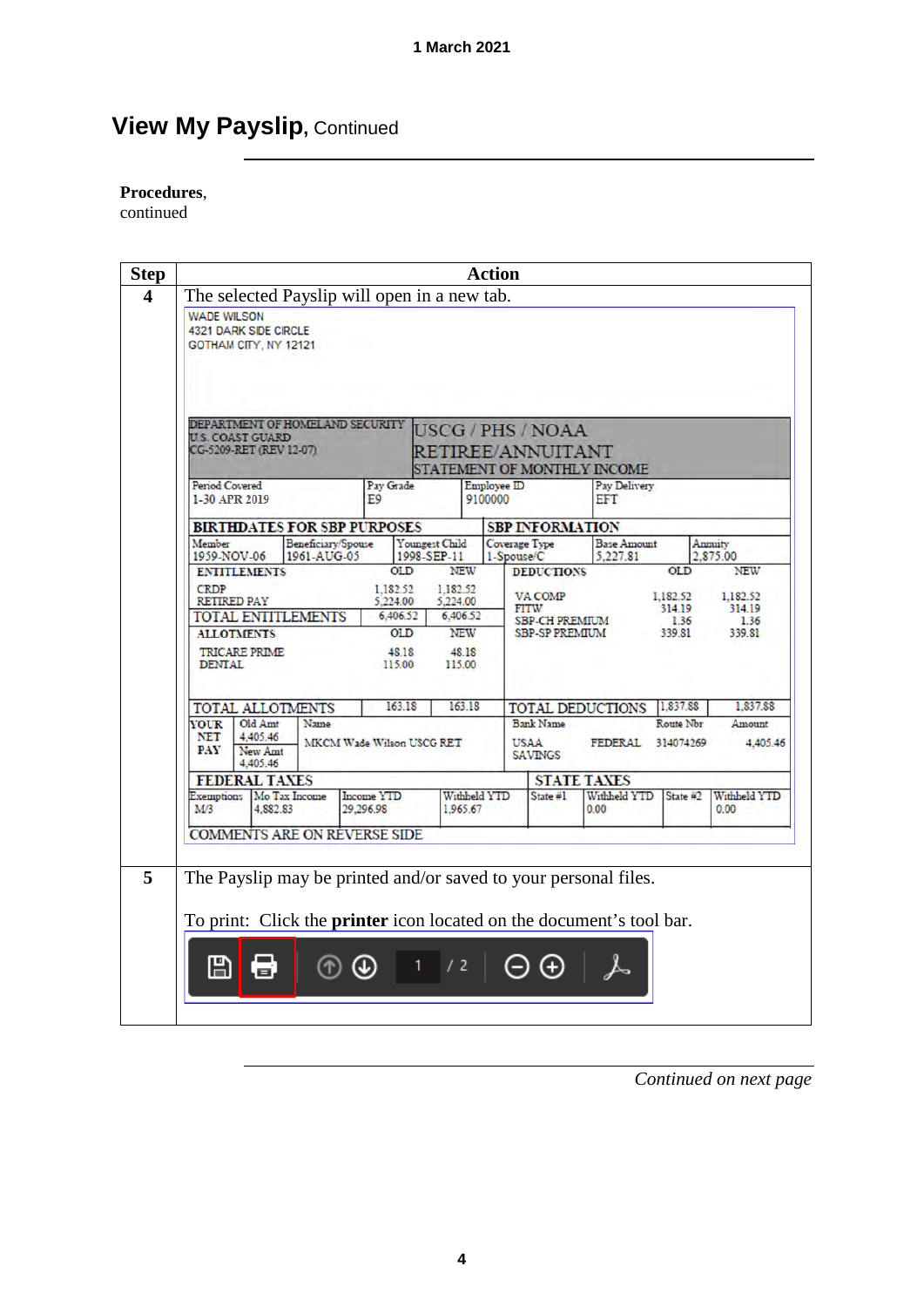#### **Procedures**,

continued

| Print |                                        | Printer: \\PPCMS-APP01\PPCMP-PDDEL01 | ×        | <b>Properties</b>                    | Advanced                    | Help <sup>(</sup> |
|-------|----------------------------------------|--------------------------------------|----------|--------------------------------------|-----------------------------|-------------------|
|       | $\frac{\bullet}{\bullet}$<br>Copies: 1 |                                      |          | Print in grayscale (black and white) |                             |                   |
|       |                                        |                                      |          | Save ink/toner                       | $^{\circ}$                  |                   |
|       | <b>Pages to Print</b>                  |                                      |          |                                      | <b>Comments &amp; Forms</b> |                   |
|       | $^{\circ}$ All<br>C Current page       |                                      |          |                                      | <b>Document and Markups</b> |                   |
|       | $1 - 2$<br>O Pages                     |                                      |          |                                      |                             |                   |
|       | More Options                           |                                      |          |                                      | Scale: 94%                  |                   |
|       |                                        |                                      |          |                                      | $8.5 \times 11$ Inches      |                   |
|       | Page Sizing & Handling 1               |                                      |          |                                      |                             |                   |
|       | Size                                   | Poster                               | Multiple | <b>Booklet</b>                       |                             |                   |
|       | OFit                                   |                                      |          |                                      | <b>SHEET</b>                |                   |
|       | ○ Actual size                          |                                      |          |                                      |                             |                   |
|       | Shrink oversized pages                 |                                      |          |                                      |                             |                   |
|       | C Custom Scale:                        | 100<br>%                             |          |                                      |                             |                   |
|       |                                        | Choose paper source by PDF page size |          |                                      |                             |                   |
|       | Print on both sides of paper           |                                      |          |                                      |                             |                   |
|       | Orientation:                           |                                      |          |                                      |                             |                   |
|       | Auto portrait/landscape                |                                      |          |                                      |                             |                   |
|       | O Portrait                             |                                      |          |                                      |                             |                   |
|       | <b>OLandscape</b>                      |                                      |          |                                      |                             |                   |
|       |                                        |                                      |          |                                      | $\preccurlyeq$              |                   |
|       |                                        |                                      |          |                                      |                             | Page 1 of 2       |
|       |                                        |                                      |          |                                      |                             |                   |
|       | Page Setup                             |                                      |          |                                      |                             | Print<br>Cancel   |